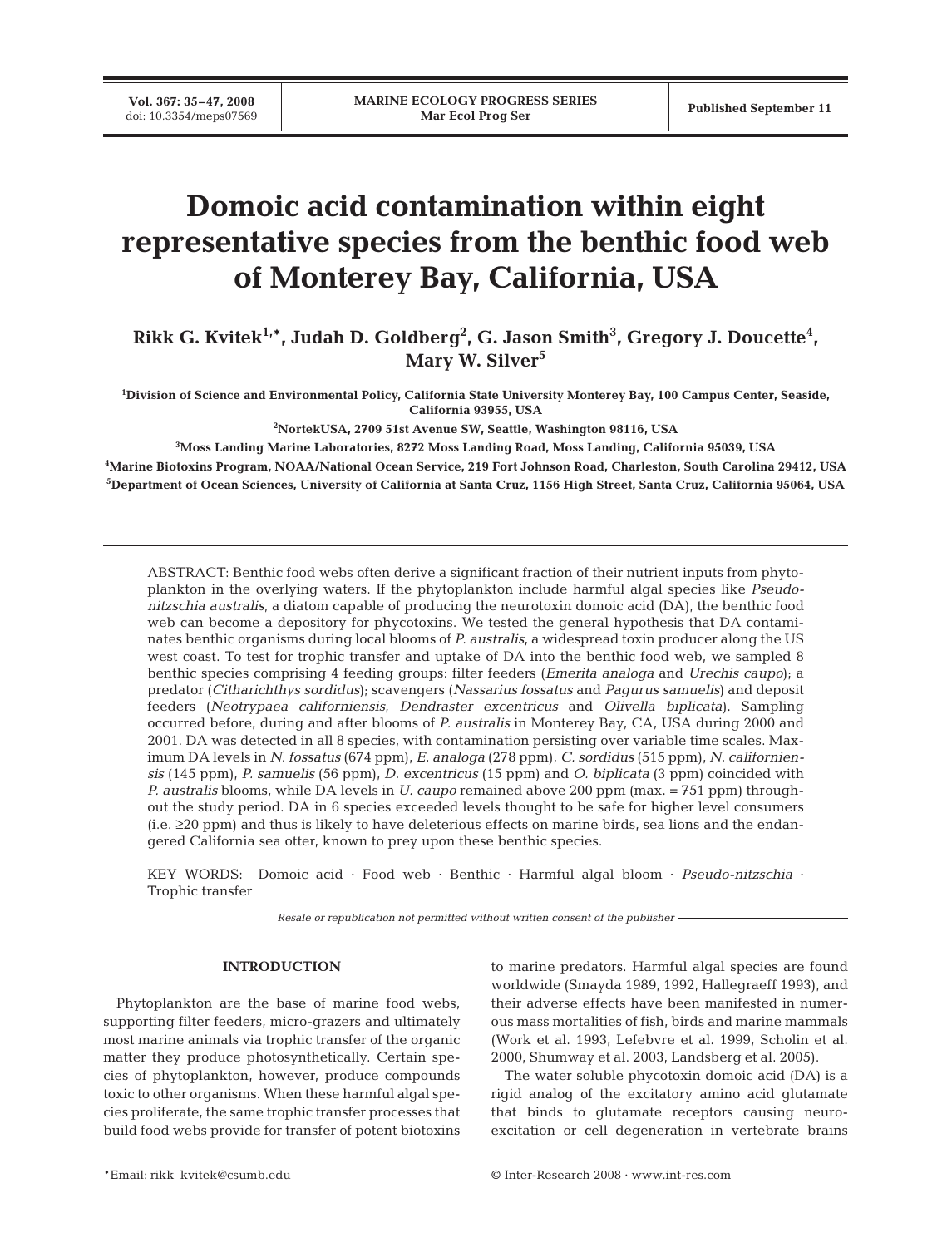and, in sufficient concentrations, causes disorientation, memory loss, seizures, coma and death. The resulting intoxication syndrome is known as DA poisoning (DAP) (Lund et al. 1997) or amnesic shellfish poisoning (ASP) in cases of human exposure related to shellfish consumption (Perl et al. 1990). DA can be produced by some species of diatoms, including several from the genus *Pseudo-nitzschia* (Fritz et al. 1992, Garrison et al. 1992). Bivalve filter feeders grazing upon dense blooms of DA-producing *Pseudo-nitzschia* were the earliest described vectors, passing the toxin on to human consumers (Quilliam & Wright 1989, Wright et al. 1989). Subsequently, Northern anchovies *Engraulis mordax* have been described as vectors of DA to sea lions (Lefebvre et al. 1999, Scholin et al. 2000) and marine birds (Fritz et al. 1992); and krill (euphausiids) appear to be the carrier of DA to squid and baleen whales (Bargu et al. 2002, Lefebvre et al. 2002). Anchovy and krill are now recognized as key pelagic vector species of DA because of their abundance and central position in the pelagic food chain: both species are conspicuous planktivores that offer immediate trophic links from primary producers to higher trophiclevel consumers such as birds, pinnipeds and even cetaceans.

In Monterey Bay, California, USA, an area subject to recurring blooms of toxic *Pseudo-nitzschia* (Bates et al. 1989, Fritz et al. 1992, Garrison et al. 1992, Scholin et al. 2000), DAP events have been well documented and the toxin shown to be incorporated into pelagic food webs, but trophic transfer of DA into the benthic food web is poorly understood, except for those benthic species used or proposed for monitoring purposes (i.e. mussels, Langlois et al. 1993; and sand crabs, Ferdin et al. 2002). Predators and scavengers feeding upon contaminated organisms at depth could be exposed to DA produced in overlying waters (i.e. Lund et al. 1997). Also, in shallow neritic environments, where the euphotic zone can extend to the bottom, blooms of *Pseudo-nitzschia* may encompass the entire water column and be in contact with the seafloor. As a result, benthic organisms and other mid-water species may be directly exposed to high concentrations of particulate DA. Additionally, as *Pseudo-nitzschia* cell densities rise, flocculation of the chains can occur (De Philippis et al. 2005), with subsequent sinking of the aggregates and resultant delivery of toxic food bundles to bottom dwellers. The benthic environment may then become a source for DA contamination well after an overlying *Pseudo-nitzschia* bloom subsides. Cells deposited onto the bottom may be ingested by benthic deposit feeders or resuspended into the water column via bioturbation and bottom flow. DA has been detected in a few commercially important bivalve and crustacean shellfish species (Martin et al. 1993,

Altwein et al. 1995, Douglas et al. 1997) since the 1987 ASP event in Canada, when 3 people died after consuming contaminated blue mussels *Mytilus edulis* (Quilliam & Wright 1989), but little is known regarding the uptake and retention of DA in other benthic organisms.

The purpose of the present study was to test the general hypothesis that DA derived from overlying waters is transferred into benthic food webs in a nearshore environment. Our approach was to monitor the water column for DA-producing *Pseudo-nitzschia,* toxin concentration and benthic species representing 4 different feeding modes for the uptake and retention of DA over a 2 yr period in Monterey Bay, CA. These results were used to evaluate the following 6 specific hypotheses:

H1: *Pseudo-nitzschia* cell density can serve as a reliable proxy in the present study for DA toxin concentration in the water column.

H2: Surface water DA concentration can serve as a reliable proxy in the present study for DA concentrations near the seafloor and in contact with the benthos (i.e. whether or not the benthos is exposed to elevated DA concentrations during bloom periods detected at the surface).

H3: Benthic species accumulate measurable amounts of DA during bloom events in proportion to DA concentration in the water column.

H4: DA body burdens in benthic species are significantly lower during non-bloom periods when DA is not detectable in the water column.

H5: DA body burdens in benthic species remain elevated during non-bloom periods when DA is not detectable in the water column.

H6: Patterns in DA uptake and retention in the benthic food web vary with trophic level.

To study the uptake and retention of DA in the benthic food web, we collected 8 benthic species including the filter-feeding echiuran worm *Urechis caupo*, the common filter-feeding sand crab *Emerita analoga*, the scavenging snail *Nassarius fossatus*, the predatory flat fish *Citharichthys sordidus*, the deposit-feeding ghost shrimp *Neotrypaea californiensis*, the scavenging hermit crab *Pagurus samuelis*, the deposit- and filterfeeding sand dollar *Dendraster excentricus* and the deposit-feeding olive snail *Olivella biplicata* (Ricketts et al. 1985). Collections occurred during 2000 and 2001, 2 years in which DA-producing *Pseudo-nitzschia* blooms were detected within Monterey Bay.

These 8 organisms represent not only links within the benthic food chain, but serve as important connections to higher trophic levels as well. Shore birds and surf fish are known to feed upon *Emerita analoga,* and the endangered California sea otter *Enhydra lutris* is a voracious predator of nearly all the organisms sampled in the present study (Wenner et al. 1987, Kvitek &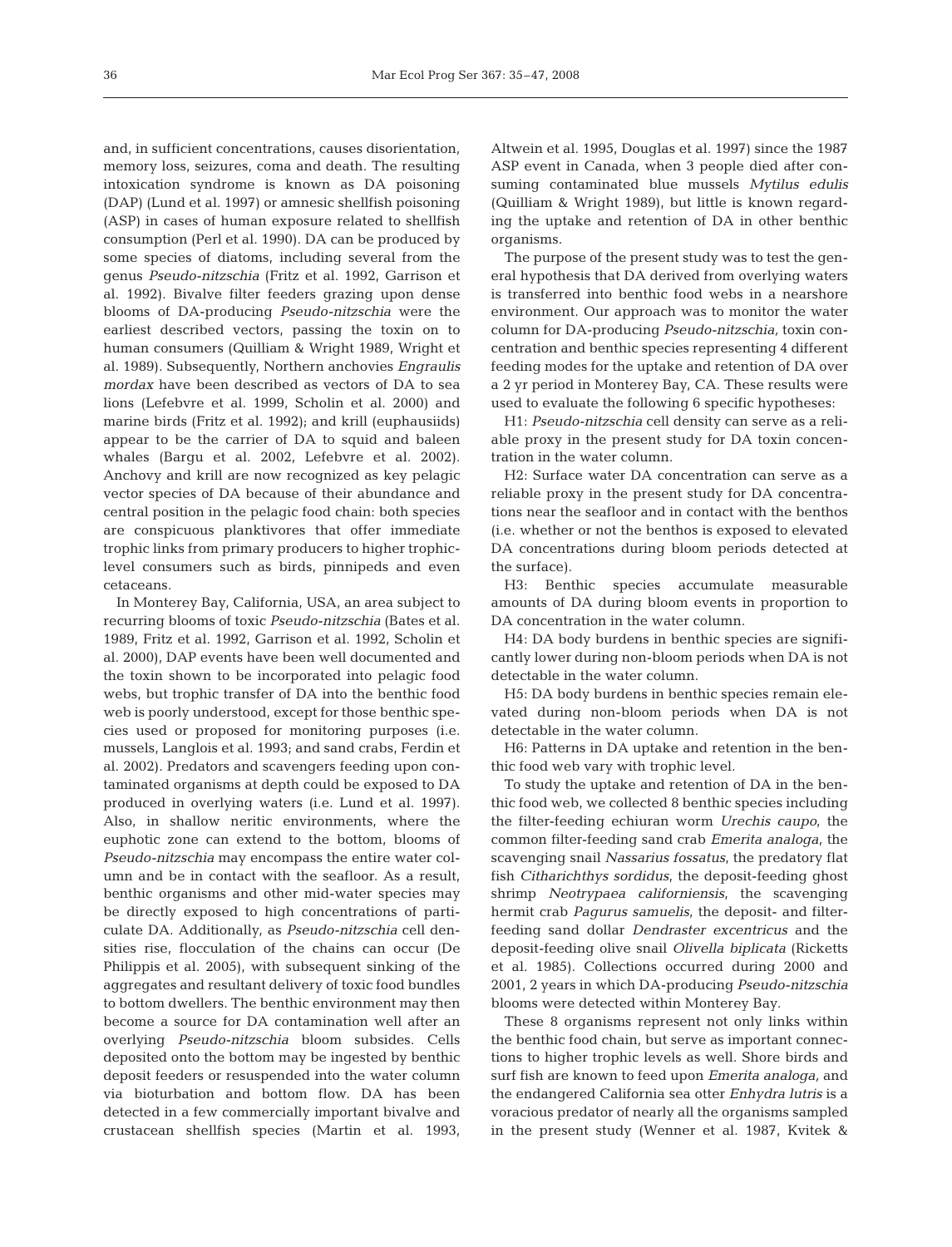Oliver 1988, Blokpoel et al. 1989, Riedman & Estes 1990, Webber & Cech 1998). Herein we report *Pseudonitzschia* bloom-associated DA accumulation in diverse components of the Monterey Bay benthic community and discuss implications of this 'pelagic to benthic to pelagic' coupling for transfer of this potent neurotoxin to higher level consumers in this regional ecosystem.

# **MATERIALS AND METHODS**

**Sample collection.** The collection site was located at Del Monte Beach in the southern bight of Monterey Bay, California (36° 36' 41.27" N, 121° 51' 32.77" W) along a depth gradient extending from the intertidal zone out to 25 m (Fig. 1). Sampling began in August 2000, when a bloom of *Pseudo-nitzschia australis* was recorded off Del Monte Beach, and ended in November 2001, a period spanning 2 distinct bloom events. Sampling occurred every 2 wk during non-bloom conditions (*P. australis* <10<sup>4</sup> cells  $l^{-1}$ ), but increased to 3 times a week during bloom conditions, weather permitting.

Subtidal samples were collected by SCUBA divers using a variety of methods depending on the target organisms. A surface support vessel would motor to the locations shown in Fig. 1, and divers would descend to the bottom, collecting organisms at the specified depths. The benthic surface dwellers *Dendraster excentricus, Nassarius fossatus, Olivella biplicata* and *Pagurus samuelis* were collected by hand and placed in mesh grab bags. The burrowing *Urechis caupo* and *Neotrypaea californiensis* were sampled by inverting



Fig. 1. Southern bight of Monterey Bay, California, showing the 4 sampling locations and their water depths in m along the Del Monte Beach transect

an underwater scooter (Dacor SeaSprint) and excavating the sandy bottom with bursts from the exhaust fan. The flat fish *Citharichthys sordidus* was collected by spiking the fish through the operculum with a screw fastened at a right angle to the end of a 0.3 m PVC pipe. Care was taken not to puncture the viscera of the fish, which are the tissues analyzed for DA. *Emerita analoga* are surf zone benthic dwellers, so they were sampled from shore using a 0.5 m diameter, 5 mm mesh bait net. Briefly, samplers would wade into the upper surf zone and disturb the sand during an oncoming wave, causing *E. analoga* to emerge and swim away into the bait net.

Whole seawater samples were collected in Nalgene bottles on each subtidal sampling date to quantify the abundance of *Pseudo-nitzschia* and particulate DA, i.e. DA captured on Whatman GF/F 0.7 µm (nominal pore size) filters, which due to their pore size effectively retain most phytoplankton cells including *Pseudonitzschia*. Two 1 l bottles each were collected at the surface, in mid-water and within 1 m above the bottom. Swash zone water was collected in two 1 l bottles during the intertidal sampling of *Emerita analoga*. One bottle from each water sample pair was used for the analyses, with the second retained as a backup.

All samples were immediately placed in coolers packed with ice. Animal samples were transported to California State University Monterey Bay where they were held in a –70°C freezer until analysis. Seawater samples were transported to the University of California at Santa Cruz, and aliquots, typically of 10 ml (but sometimes 3 to 20 ml, depending on cell concentrations), were prepared from one sample bottle for counts

> of potentially toxic *Pseudo-nitzschia* species. Additional aliquots of 50 to 500 ml seawater were filtered onto a Whatman GF/F filter for analysis of DA in particulate material. All field sampling was completed by 12 November 2001.

*Pseudo-nitzschia* **species identification.** *Pseudo-nitzschia* species identification and enumeration were accomplished using species-specific large subunit rRNA-targeted probes based on the methods developed by Miller & Scholin (1996, 1998). Water samples (15 to 30 ml) were filtered onto 13 mm diameter, 1.2 µm pore size Isopore polycarbonate filters (cat. no. RTTP01300, Millipore) and held at room temperature in saline ethanol solution for several days to a few weeks. Samples were then filtered, rinsed once with hybridization buffer, resuspended in buffer and incubated with fluorescently labeled *Pseudo-nitzschia* species-specific probes for 1 to 2 h. Filters were then rinsed with buffer, placed on microscope slides in the presence of SlowFade Light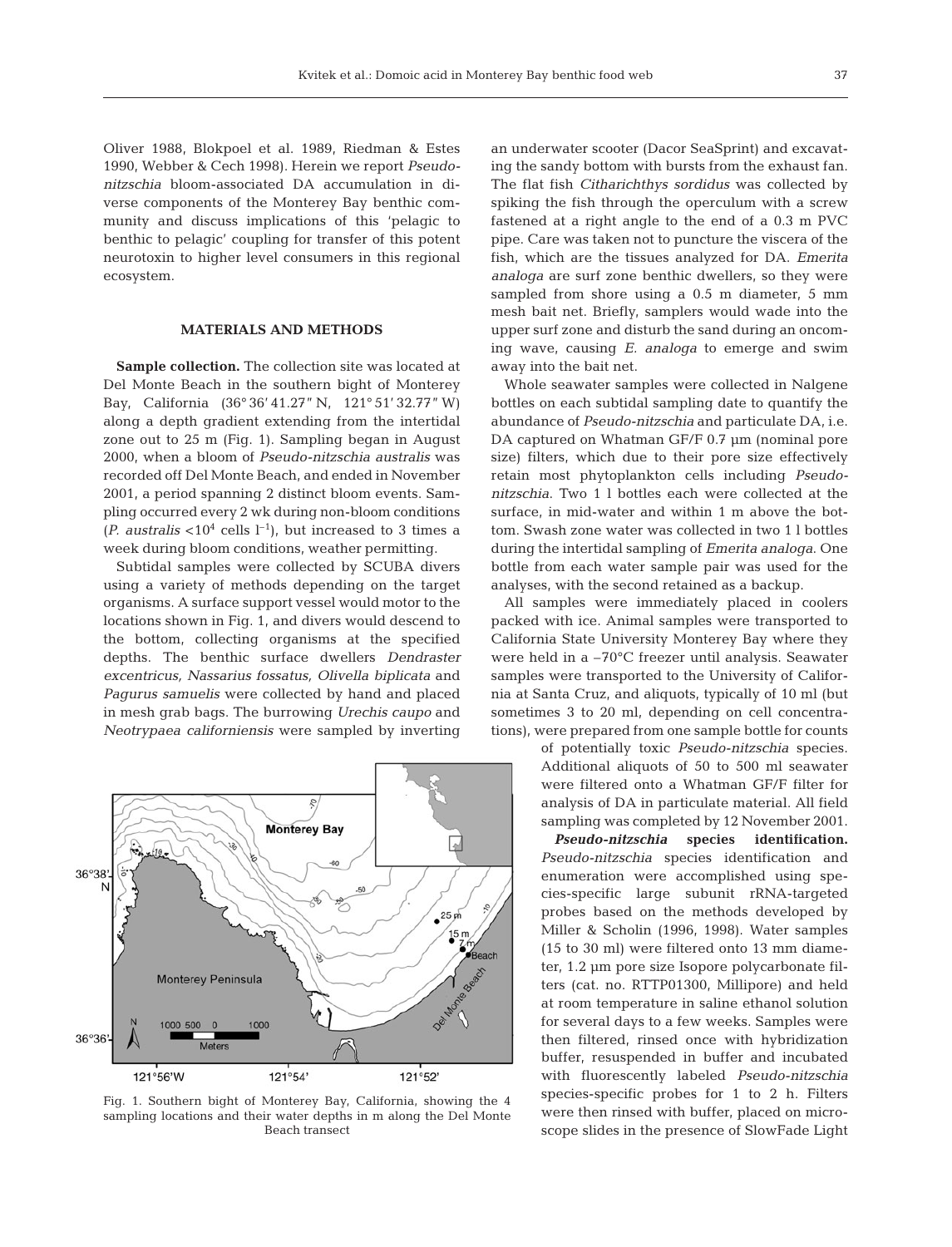reagent (cat. no. S-7461, Molecular Probes) and viewed with a Zeiss Standard 18 compound microscope equipped with a fluorescence Illuminator 100 with 480 nm excitation and 520 nm emission filter set. Volume-specific abundance of the 2 potentially toxic *Pseudo-nitzschia* species found locally, *P. australis* and *P. multiseries*, were determined from counts of the entire filter surface area.

**HPLC analyses of DA from phytoplankton.** Particulate DA in water column samples was extracted, derivatized and quantified using the high-performance liquid chromatography (HPLC)-FMOC method described by Pocklington et al. (1990) and run on the HP1090M HPLC at the University of California, Santa Cruz. The mobile phase consisted of 60:40:0.1 water : acetonitrile (MeCN) : trifluoroacetic acid (TFA).

The detection limit for particulate DA from phytoplankton (the overwhelming dominant biomass in the filtered samples) retained on GF/F filters was determined to be 60 ng DA  $l^{-1}$  for the 500 ml of seawater filtered. On some sampling dates, high suspended particle concentrations limited the volume of water that could be filtered, resulting in detection limits for particulate DA ranging from 60 to 140 ng DA  $l^{-1}$ . Since the only known DA producers in the area are species of *Pseudo-nitzschia*, the DA in samples were presumed to be produced by members of this genus. While it is theoretically possible that there may have been other biotic sources of DA, such as bacteria and zooplankton, these links have yet to be demonstrated and were not included in the present study.

**Determination of DA body burdens — animal extract preparation.** Samples of intact animal (i.e. including viscera and all body parts) were prepared for analysis by placing 3 to 10 ind. (depending on specimen size) in a blender cup and homogenizing with an equal weight of Milli-Q water. Entire organisms were homogenized to accurately reproduce the equivalent toxin concentrations consumed by predators. The pooling of several whole individuals per sample was required to achieve the required volume for the analysis. This approach also minimized bias due to inter-individual variability and provided an average DA body burden per species for each sampling date. Eight grams of homogenate were then extracted using 50% aqueous methanol based on methods described by Quilliam et al. (1995) and Hatfield et al. (1994), except for extractions of *Emerita analoga,* which followed methods modified by Powell et al. (2002). Crude methanolic extracts were filtered through 0.45 µm nylon syringe filters (cat. no. 6870-2504, Whatman) and then subjected to solid phase extraction (SPE) using Bakerbond strong anion exchange (SAX) SPE columns (cat. no. 7091-03, J. T. Baker), except for *E. analoga* (which does not require SPE cleanup; Powell et al.

2002), to eliminate interference by compounds with HPLC retention times similar to DA. DA was quantitatively recovered from the SAX matrix by elution with 0.5 M NaCl in 10% MeCN. Finally, samples were transferred to GHP Nanosep MF centrifugal tubes (0.45  $\mu$ m, cat. no. ODGHPC35, Pall) and spun at 2200  $\times$ *g* for 10 min to remove any remaining particulates.

**HPLC analysis of DA content in benthic animals.** Cleaned extracts, except those of *Emerita analoga*, were analyzed by HPLC using a Shimadzu LC 10 AD equipped with a reverse phase Inertsil 5µ ODS-3 column (cat. no. 0396-030X020, 2.0 mm × 30 mm, Meta-Chem Technologies), MetaChem Safeguard guard ODS-3 cartridge (cat. no. 0396-CS2), MetaChem MetaSaver precolumn filter (0.5 µm) and MetaChem MetaTherm column heater set at 42°C. Extracts of *E. analoga* were analyzed using a Hewlett-Packard HP1090M HPLC equipped with a reverse phase Vydac  $C_{18}$  column (cat. no. 201TP52, 2.1 mm  $\times$  25 mm, Separations Group) and Vydac guard column (particle size 5 µm). The isocratic mobile phase for both systems consisted of 90:10:0.1 water:MeCN:TFA, and DA was detected by an inline UV detector set at 242 nm.

DACS-1D-certified DA reference material (Canadian National Research Council, Institute for Marine Biosciences) and 90% pure DA standard (Sigma Chemical) were used for HPLC calibration, DA verification and spike-recovery analysis. TFA, analysisgrade sodium chloride, methanol and MeCN from Fisher Scientific were used during sample extraction and HPLC analysis.

*Urechis caupo* **DA confirmation.** DA sequestration has not been previously reported in the phylum Echiura, so the consistent HPLC detection of large DA peaks in *Urechis caupo* extracts throughout the entire study period, as well as our inability to find a nondetect sample for this species, led us to pursue analytical confirmation of the presumed DA absorption peak. Peak fractions were isolated following HPLC elution and their absorbance spectra analyzed on a Shimadzu UV-3101 spectrophotometer and compared with DACS-1D-certified DA standard diluted into the same elution buffer. Confirmation of peak identity as DA was also performed on peak fractions and crude tissue extracts using liquid chromatography coupled with tandem mass spectroscopy (LC-MS/MS). Samples were sent to NOAA/ NOS Marine Biotoxins Program at the Center for Coastal Environmental Health and Biomolecular Research and analyzed on a Vydac 201TP52  $C_{18}$  column (2.1 mm  $\times$  250 mm, Separations Group) with an elution gradient of 1 to 95% aqueous MeOH in 0.1% TFA run over 35 min at a flow rate of 0.2 ml  $min<sup>-1</sup>$ . Following separation, the eluent was introduced into a PE SCIEX API-III triple quadruple mass spectrometer (SCIEX Instruments) operating in positive ion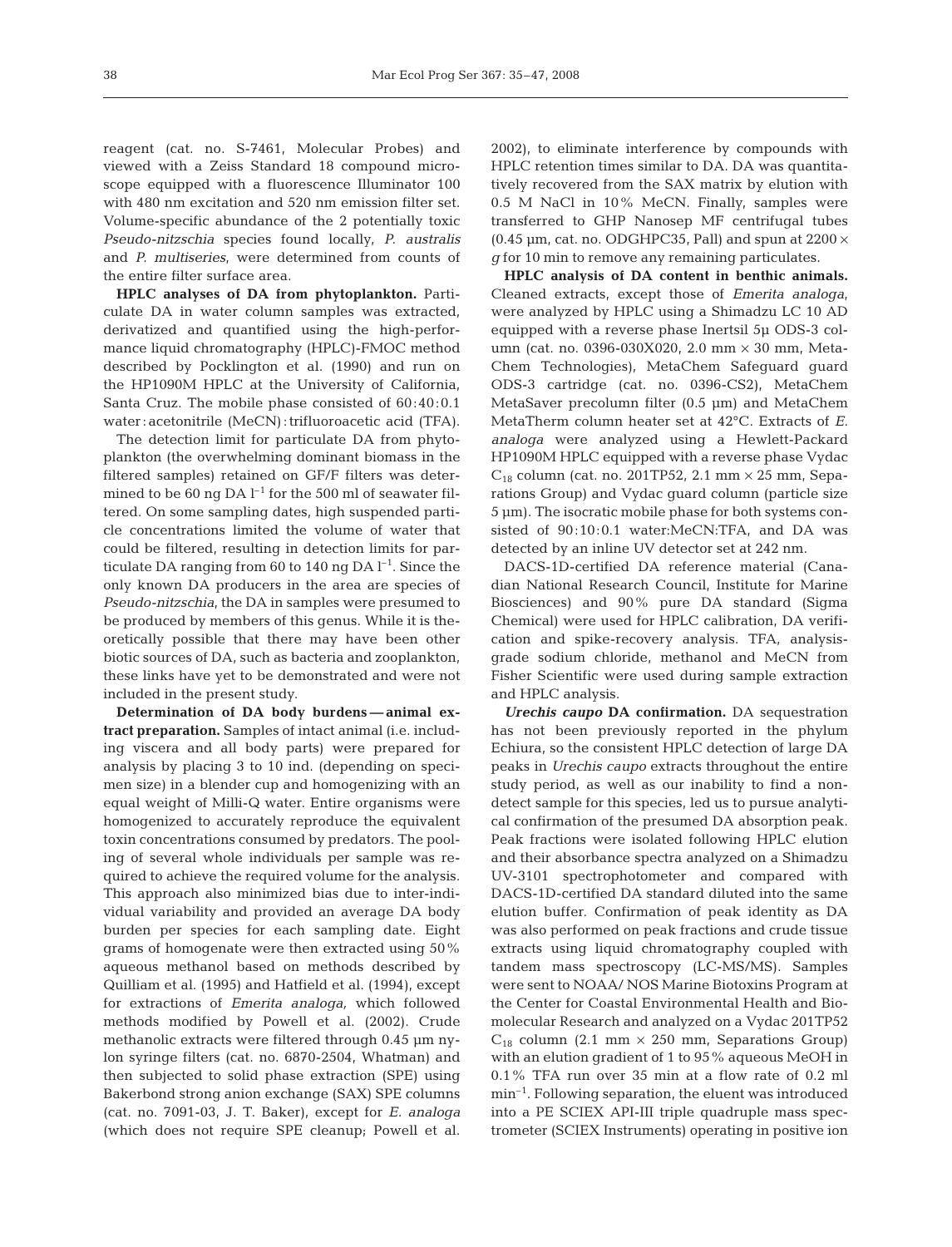mode and using compressed air as the nebulization gas. Confirmation of DA was by selective ion monitoring based on the MS/MS fragmentation pattern for this toxin given by Quilliam (1996), including the parent ion (312 *m*/*z)* and 2 diagnostic fragment ions produced by collisionally induced dissociation (161 and 266 *m*/*z)*.

In addition to the confirmation of *Urechis caupo* DA by LC-MS/MS, DA toxicity was analyzed via receptor binding assay (RBA), following methods outlined in Lefebvre et al. (1999). Briefly, naturally occurring glutamate was removed from SAX-cleaned extracts by incubating the sample with glutamate decarboxylase for 30 min at 4°C. Assays were preformed in 96-well microtiter filtration plates (Millipore) and utilized a cloned rat GluR6 glutamate receptor expressed in SF9 insect cells using a bacculovirus expression system (Van Dolah et al. 1997). The assay endpoint was determined by microplate scintillation counting (MicroBeta 1450, Perkin Elmer-Wallac).

**Extraction efficiency of DA.** DA extraction efficiencies on SPE columns were determined using spikerecovery experiments for the echiuran worm *Urechis caupo* and the echinoderm *Dendraster excentricus* (2 species not previously tested for DA). Briefly, SPE columns were spiked with known amounts of DA standard, eluted using the same protocol as described above and recoveries quantified by HPLC. Extraction efficiencies for new tissue matrices were determined by injecting known amounts of DA standard into the tissues, extracting by the methods stated above, and quantifying recoveries via HPLC. Results obtained from the HPLC were compared to the original spiked concentration and the recovery calculated as a percentage. Sample results reported were not corrected by the species-specific DA recovery factors, all of which averaged >90%, except for *D. excentricus* (59%).

**Statistical analysis and hypothesis testing.** SPSS 14.0 for Windows was used to run the following statistical comparisons for evaluating each of the specific hypotheses listed above. The significance of the relationship between water column DA concentration and *Pseudo-nitzschia* cell density (H1) was evaluated with Pearson correlation, and a linear regression was used to evaluate the strength of the relationship. Pearson correlation coefficient and paired *t*-tests were used to evaluate the relationship between water column DA concentration and depth during bloom and non-bloom periods (H2). The relationships between DA body burdens in benthic species versus bloom/non-bloom periods and water column DA concentration (H3 through H6) were evaluated with *t*-tests and Pearson correlation.

#### **RESULTS**

#### **Toxic** *Pseudo-nitzschia* **and DA in seawater**

Two known toxin-producing species of *Pseudonitzschia, P. australis* and *P. multiseries*, were occasionally quite abundant at the Del Monte Beach sites (Fig. 2), with the former consistently predominant (data not shown). There was an average of 22 cells on a



Fig. 2. Potentially toxic *Pseudo-nitzschia* species average cell densities (cells ml<sup>-1</sup>; sum of *P. australis* and *P. multiseries* as determined by species-specific rRNA probes) and average particulate domoic acid (DA) concentrations (ng m $l^{-1}$ ) versus time (August 2000 through November 2001) at Del Monte Beach, CA, collected at surface, mid-water and depth (7, 15 and 25 m). All bloom events during the present study consisted of mostly *P. australis* cells. Dotted line: detection limits for DA and cells (0.06)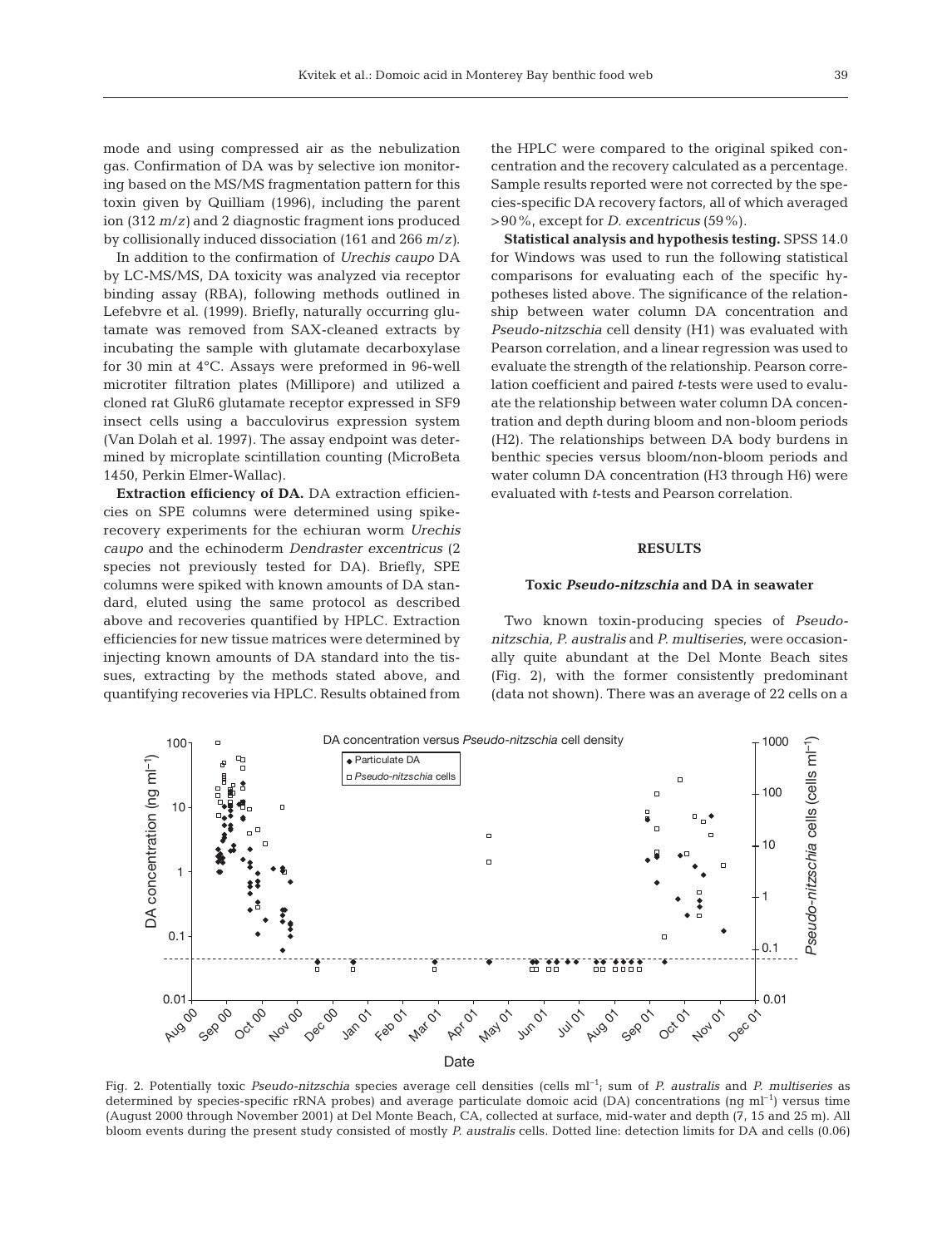filter for cell densities  $<$ 10<sup>4</sup> l<sup>-1</sup> and 1.8  $\times$  10<sup>3</sup> cells on a filter when cell densities were  $\geq 10^4$  l<sup>-1</sup> (i.e. bloom concentration). Bloom events occurred during the fall of 2000 (maximum observed during study), spring 2001 and fall 2001 (Fig. 2). Particulate DA concentrations were highest during the fall event in 2000, at detection limits in the spring 2001 bloom and extremely variable throughout the fall 2001 event (Fig. 2). A significant correlation was found between DA and cell numbers over the entire study period (Pearson correlation 0.500,  $p = 0.01$ ,  $n = 70$ , but the strength of the relationship as measured by linear regression was relatively low  $(R^2 =$ 0.25,  $n = 70$ ,  $df = 68$ ,  $p < 0.001$ ) (Fig. 3). Moreover, there were samples collected during the spring of 2001 with high cell counts and no detectable DA (Fig. 2). Thus, even though hypothesis H1, that *Pseudo-nitzschia* cell density can be used a reliable proxy for DA toxicity in the water column, cannot be rejected on the basis of these statistical tests; from this point forward, all water



Fig. 3. Linear regression results ( $R^2 = 0.25$ , df = 68, p < 0.001) from average particulate domoic acid (DA) concentrations (ng ml<sup>-1</sup>) versus *Pseudo-nitzschia* cell density (cell ml<sup>-1</sup>) in water samples for all dates. (Note: Removal of the outlier point at  $DA = 1000$ , cells = 2.25 from the regression changes  $R^2$  to 0.50,  $df = 67$ ,  $p < 0.001$ 

sample comparisons were based on the direct measure of DA toxin concentrations rather than cell counts.

A highly significant relationship (Pearson correlation) was found between DA toxin levels in surface waters versus those taken near the seafloor at all sampling depths (Table 1, Fig. 4). No significant difference was found during bloom periods (when DA was above detection limits) in DA toxin concentrations found in surface waters (mean =  $2.10$  ng ml<sup>-1</sup>, SD = 2.26 ng ml<sup>-1</sup>, n = 14) when compared to all bottom water samples combined (mean =  $3.65$  ng ml<sup>-1</sup>, SD = 4.88 ng ml<sup>-1</sup>, n = 14) (2-tailed paired *t*-test,  $t = -1.574$ ,  $df = 13$ ,  $p = 0.14$ ). These results confirm hypothesis H2, that surface water can serve as a reliable proxy for DA concentrations near the seafloor for the purposes of the present study. Because a number of the water samples taken near the seafloor were lost due to an unfortunate mishap, surface water results were used as the basis for the remaining comparisons presented here.

# **Patterns of DA accumulation within the benthic community**

Two major DA-producing bloom events were encountered during the study period (Figs. 2 & 4), with DA detected in each of the 8 benthic species collected (Fig. 5). Body burdens of DA varied with species and in most cases temporally in relation to DA-producing bloom events. Indeed, all 3 of the alternative hypotheses pertaining to the timing of DA uptake and retention (H3, H4 & H5) were variously supported by representative species. Five of the 8 species (*Emerita analoga, Dendraster excentricus, Olivella biplicata, Neotrypaea californiensis* and *Pagurus samuelis*) all had significantly higher DA body burdens during DAproducing bloom periods (when DA was detectable in the water column) (Table 2), thus supporting hypothesis H4 for those species. Consistent with hypothesis H3, DA body burdens in 3 of those species (*E. analoga,*

Table 1. Domoic acid (DA) concentrations detected in 1 l water samples collected at the sea surface were highly correlated with those taken on the same date at all depths. Correlations significant at \*\*\*0.001 level; \*0.05 level (2-tailed)

| Water sample depth                   | Mean<br>$(nq \text{ ml}^{-1})$ | <b>SD</b><br>$(ng \text{ ml}^{-1})$ | N  | Pearson<br>correlation | Significance |
|--------------------------------------|--------------------------------|-------------------------------------|----|------------------------|--------------|
| Surface                              | 1.29                           | 2.42                                | 43 |                        |              |
| 7 <sub>m</sub>                       | 3.16                           | 4.51                                | 8  | 0.952                  | $0.000***$   |
| 15 <sub>m</sub>                      | 2.38                           | 5.42                                | 21 | 0.726                  | $0.000***$   |
| 25 <sub>m</sub>                      | 1.67                           | 3.33                                | 14 | 0.608                  | $0.021*$     |
| All bottom samples averaged by date  | 2.34                           | 4.23                                | 22 | 0.757                  | $0.000***$   |
| 15 and 25 m samples averaged by date | 2.14                           | 4.04                                | 22 | 0.683                  | $0.000***$   |
| All samples averaged by date         | 1.60                           | 3.07                                | 43 | 0.893                  | $0.000***$   |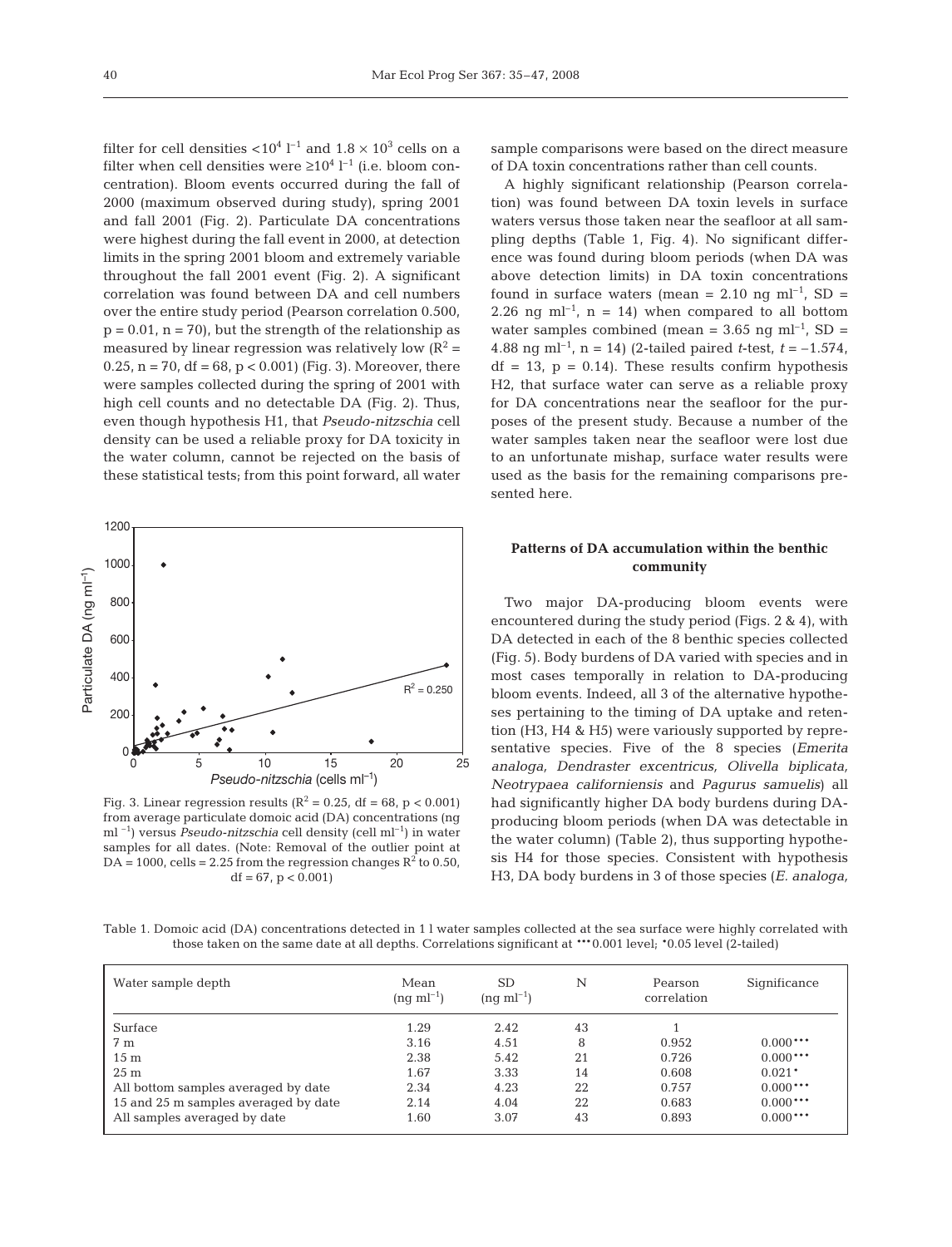

Fig. 4. Individual domoic acid (DA) concentrations found in water samples for each sampling depth on each sampling date. Dotted line:  $0.06$  ng ml<sup>-1</sup> detection limit

*D. excentricus* and *P. samuelis*) showed significant positive relationships with water column DA concentrations (Pearson correlation  $p = 0.001$ , 0.001 and 0.01, respectively, Table 3). Consistent with H5, 3 of the species (*Urechis caupo, Nassarius fossatus* and *Citharichthys sordidus*) retained high levels of DA during non-DA-producing bloom periods that did not differ significantly from their body burdens during DAproducing bloom periods (Table 2, Fig. 5). Interestingly, *U. caupo* had the maximum DA concentration recorded for any of the species sampled (751 ppm),

which occurred during November 2000 (Fig. 5) when no *Pseudo-nitzschia australis* nor particulate DA were detected in water samples.

#### **Confirmation of DA in** *Urechis caupo*

The seemingly anomalous high DA concentrations exhibited by the echiuran worm *Urechis caupo* throughout the present study were confirmed by additional analyses. UV spectroscopy indicated that the



Fig. 5. Domoic acid (DA) body burden concentrations (ppm, or  $\mu$ g g<sup>-1</sup> in tissue) in 8 benthic species and average particulate DA concentrations (mean  $\pm$  SE, ng ml<sup>-1</sup>) in surface water samples versus time (August 2000 through November 2001) at Del Monte Beach, CA. Dotted line: DA detection limits for tissue (0.5 ppm) and surface water DA (0.06 ng ml–1). EA = *Emerita analoga*, UC = *Urechis caupo*, OB = *Olivella biplicata*, CS = *Citharichthys sordidus*, NF = *Nassarius fossatus*, NC = *Neotrypaea californiensis*, PS = *Pagurus samuelis*, DE = *Dendraster excentricus*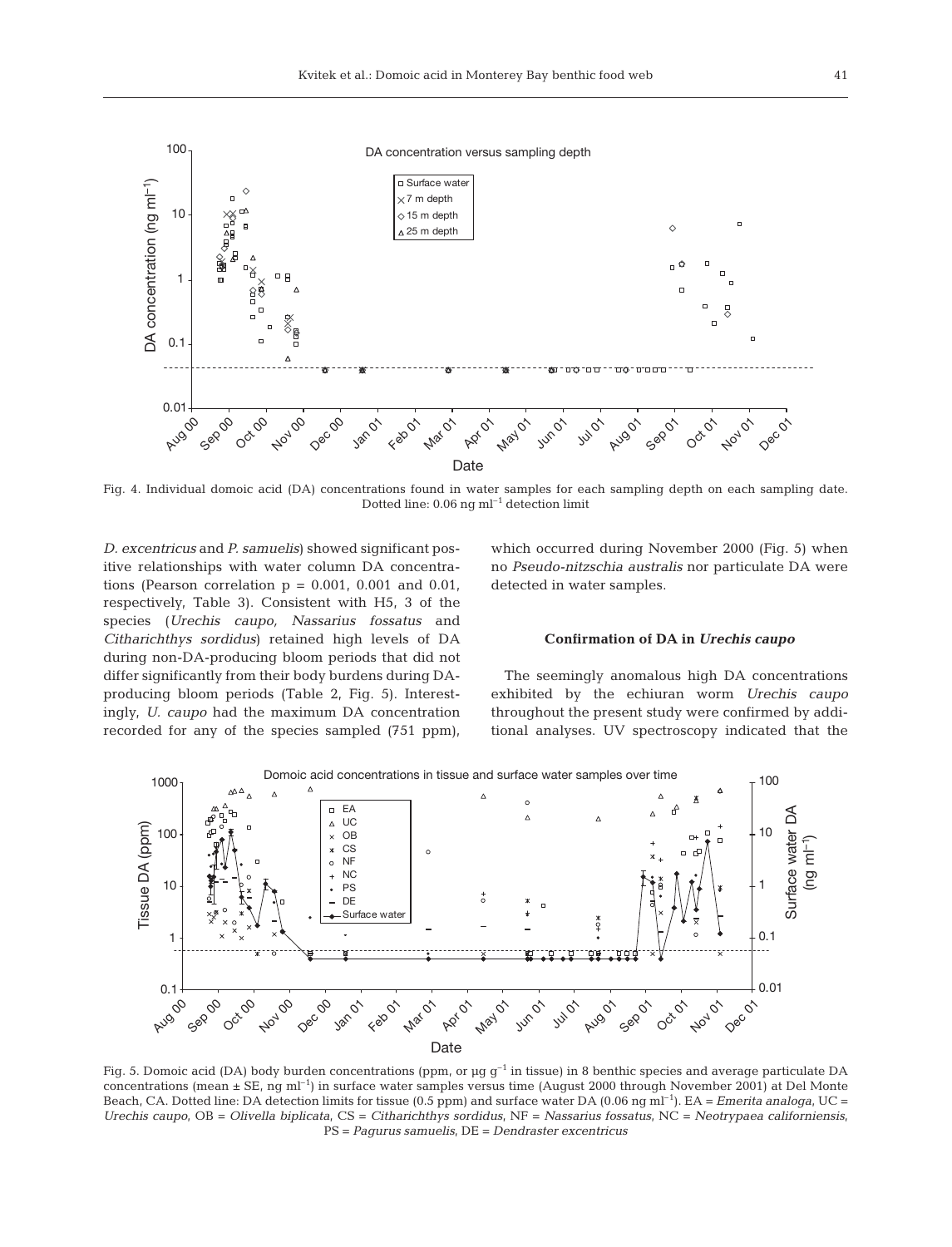in tissue) detected by HPLC from extracted tissues from each of the  $8$ benthic species collected during DA-producing blooms (DA in water samples above 0.06 ng ml<sup>-1</sup> detection limits) and non-DA producing (inter-bloom) periods (water Significant between-period and the results used to Table 2. Minimum, maximum, mean and SD for domoic acid (DA) concentrations (ppm, or µg g–1 in tissue) detected by HPLC from extracted tissues from each of the 8 benthic species collected during DA-producing blooms (DA in water samples above 0.06 ng ml–1 detection limits) and non-DA producing (inter-bloom) periods (water samples below DA detection limits), from Del Monte Beach, CA, during August 2000 through November 2001, listed by trophic feeding group. Significant between-period 2-tailed *t*-test differences in the mean DA body burden were found in 5 of these species. Equality of variances was evaluated with Levene's test and the results used to test level select the *t*-test df, *t* and levels of significance reported here. *t*-test significant at \*\*\*0.001 level; \*\*0.01 level; \*0.05 levelsamples below DA detection limits), from Del Monte Beach, CA, during August 2000 through November 2001, listed by trophic feeding group. Equality of variances was evaluated with Levene's \*\*\*0.001 level; \*\*0.01 level; \*0.05 select the t-test df, t and levels of significance reported here. t-test significant at fable 2. Minimum, maximum, mean and SD for domoic acid (DA) concentrations (ppm, or  $\mu$ g g<sup>-1</sup> 5 of these species. 2-tailed t-test differences in the mean DA body burden were found in

| Trophic group<br>Species                                              | Min.           | Bloom period tissue D<br>Мах. |                  | e DA concentration (ppm)<br>Range Mean SD            |                                                     | Z              |                           | $\begin{tabular}{llll} Inter-bloom period tissue DA concentration (ppm) \\ Min. & Max. Range Mean SD & ND \\ \end{tabular}$ |                  |                                                    |                                                    |                |                         | t-test                                        | df Significance                                          |
|-----------------------------------------------------------------------|----------------|-------------------------------|------------------|------------------------------------------------------|-----------------------------------------------------|----------------|---------------------------|-----------------------------------------------------------------------------------------------------------------------------|------------------|----------------------------------------------------|----------------------------------------------------|----------------|-------------------------|-----------------------------------------------|----------------------------------------------------------|
| <b>Filter</b> feeders                                                 |                |                               |                  |                                                      |                                                     |                |                           |                                                                                                                             |                  |                                                    |                                                    |                |                         |                                               |                                                          |
| Emerita analoga                                                       | 4.9            | 277.9                         |                  |                                                      |                                                     |                |                           |                                                                                                                             |                  |                                                    |                                                    |                |                         |                                               |                                                          |
| Urechis caupo <sup>a</sup>                                            | 203.0          | 712.9                         | 273<br>510<br>13 | $\begin{array}{c} 114.5 \\ 481.1 \\ 6.9 \end{array}$ | $\begin{array}{c} 85.8 \\ 181.4 \\ 5.0 \end{array}$ | $224$          | $0.5$<br>$201.2$<br>$0.5$ | $750.6$<br>750.6                                                                                                            |                  | $\begin{array}{c} 0.8 \\ 428.6 \\ 1.1 \end{array}$ |                                                    |                | 0<br>0 0 0<br>0 0       | $\begin{array}{c} 21 \\ 16 \\ 11 \end{array}$ | $\begin{array}{c} 0.000*** \ 0.651\ 0.003** \end{array}$ |
| Dendraster excentricus                                                |                | 14.5                          |                  |                                                      |                                                     |                |                           |                                                                                                                             | $549.4$<br>$1.2$ |                                                    | $\begin{array}{c} 1.1 \\ 268.9 \\ 0.6 \end{array}$ | $\overline{5}$ |                         |                                               |                                                          |
| Deposit feeders                                                       |                |                               |                  |                                                      |                                                     |                |                           |                                                                                                                             |                  |                                                    |                                                    |                |                         |                                               |                                                          |
| Olivella biplicata                                                    |                |                               | $\frac{3}{12}$   | $\frac{1.8}{83.1}$                                   |                                                     | 14             |                           |                                                                                                                             |                  |                                                    | $0.0$<br>$2.9$                                     |                |                         |                                               |                                                          |
| Neotrypaea californiensis <sup>a</sup> 32.9                           |                | 145.0                         |                  |                                                      | $0.9$<br>47.0                                       |                | 0.5<br>1.5                | $0.5$<br>7.1                                                                                                                | $0,0$<br>$0,0$   | $0.5$<br>$3.9$                                     |                                                    |                | $5.\overline{4}$<br>2.8 | $13$<br>5                                     | $0.000***$                                               |
| Scavengers                                                            |                |                               |                  |                                                      |                                                     |                |                           |                                                                                                                             |                  |                                                    |                                                    |                |                         |                                               |                                                          |
| Nassarius fossatus <sup>a</sup>                                       | 0.5            | 673.9                         |                  |                                                      |                                                     | 14             |                           |                                                                                                                             |                  |                                                    |                                                    |                |                         |                                               |                                                          |
| Pagurus samuelis                                                      | $\frac{8}{4}$  | 55.9                          | 673<br>51        | 77.9<br>24.0                                         | $183.4$<br>$16.3$                                   | 11             | $0.5$<br>0.5              | $\frac{407.9}{2.8}$                                                                                                         | $407.4$<br>2.3   | $92.2$<br>$1.4$                                    | 177.5<br>1.0                                       |                | $-0.2$<br>4.6           | 17 <sub>10</sub>                              | $0.881$<br>$0.001$                                       |
| Predatory fish                                                        |                |                               |                  |                                                      |                                                     |                |                           |                                                                                                                             |                  |                                                    |                                                    |                |                         |                                               |                                                          |
| Citharichthys sordidus <sup>a</sup>                                   | $\overline{0}$ | 515.0                         | 515              | 83.9                                                 | 190.5                                               | $\overline{ }$ | $0.\overline{5}$          | 5.3                                                                                                                         | 2.8              | 3.9                                                | 2.0                                                | 2              | 0.6                     | $\overline{r}$                                | 0.589                                                    |
| a comparisons that passed the Levene's test for equality of variances |                |                               |                  |                                                      |                                                     |                |                           |                                                                                                                             |                  |                                                    |                                                    |                |                         |                                               |                                                          |

compound from *U. caupo* not only exhibited a single strong absorbance peak at 242 nm, but had an absorbance profile similar to the reference standard DACS-1D in the same buffer solution (Fig. 6). LC-MS/MS analysis of *U. caupo* extracts produced the diagnostic fragmentation pattern for DA. LC-MS/MS and RBA assays of these samples also confirmed the high DA concentrations observed by the routine HPLC-UV detection method (Table 4). Toxin spikerecovery experiments on the previously untested *U. caupo* tissue matrix yielded an average DA recovery of  $92 \pm 8.0\%$  (n = 3), indicating little loss of DA attributable to the SPE extraction protocol established previously for unrelated invertebrate tissue matrices (Powell et al. 2002).

#### **Trophic patterns in DA concentrations**

By grouping species together into trophic feeding groups, our samples fell into 4 categories: filter feeders, predators, scavengers and deposit feeders. The filter-feeding *Urechis caupo* and *Emerita analoga* had the highest average DA concentrations (during bloom periods) of 481 and 115 ppm, respectively (Table 2). The predatory flat fish *Citharichthys sordidus*, the deposit-feeding shrimp *Neotrypaea californiensis* and the scavenging snail and hermit crab (*Nassarius fossatus* and *Pagurus samuelis*, respectively) had moderate to low average concentrations of DA at 84, 83, 78 and 24 ppm, respectively (Table 2). The lowest average DA concentrations during DA-producing bloom periods were detected in the filter- and deposit-feeding *Dendraster excentricus* and the deposit-feeding *Olivella biplicata*, with 6.9 and 1.8 ppm, respectively (Table 2).

It was noted that *Dendraster excentricus* SPE extracts yielded low spike-recoveries for DA  $(59\% , n =$ 3), although recoveries increased with higher spiked concentrations (75% at 50 ppm). This low extraction efficiency suggests potential interference from the carbonate test material in the crude homogenates; however, due to consistently low DA concentrations (<20 ppm) observed for this species during the survey period, optimization of extraction protocols for DA recovery was not pursued.

### **DISCUSSION**

Several species of *Pseudo-nitzschia* have been implicated in the occurrence of DA events along the US west coast (e.g. Buck et al. 1992, Scholin et al. 2000). Transfer of DA from these primary producers to secondary consumers and on to large conspicuous preda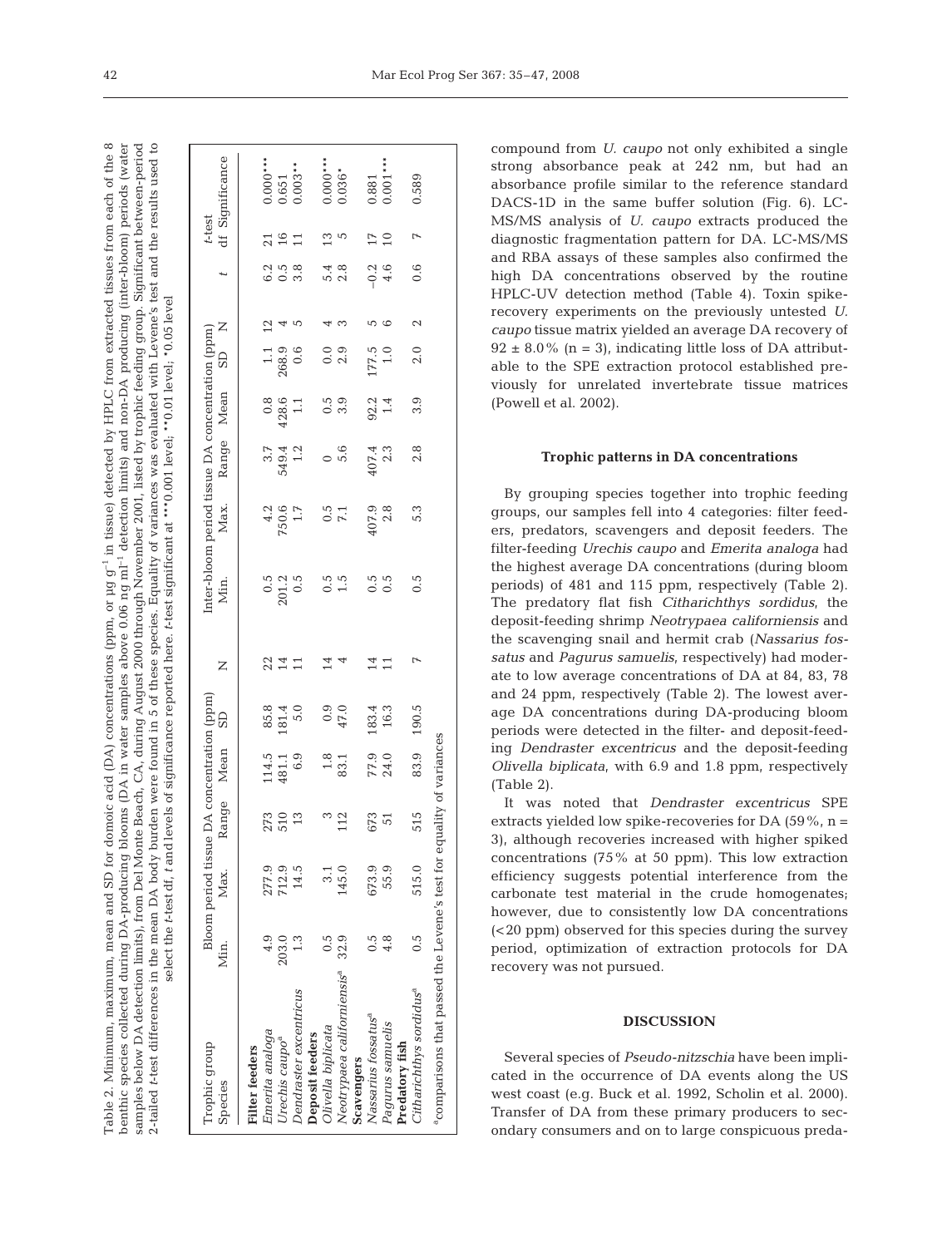Table 3. Overall minimum, maximum and mean domoic acid (DA) body burdens (ppm, or  $\mu$ g g<sup>-1</sup> in tissue) found in the 8 benthic species for all sampling dates grouped by feeding mode and their relationship to DA concentrations in surface water samples  $(nq \text{ ml}^{-1})$ . Correlation: Pearson correlation coefficient for tissue versus water DA concentrations. Correlation significant at \*\*\*0.001 level, \*\*0.01 level (2-tailed). nd = not detectable

| <b>Species</b>            | Correlation<br>Tissue DA concentration (ppm) |       |       |           |    |            |
|---------------------------|----------------------------------------------|-------|-------|-----------|----|------------|
|                           | Min.                                         | Max.  | Mean  | <b>SD</b> | N  |            |
| <b>Filter feeders</b>     |                                              |       |       |           |    |            |
| Emerita analoga           | nd                                           | 277.9 | 74.4  | 87.9      | 34 | $0.676***$ |
| Urechis caupo             | 201.2                                        | 750.6 | 469.4 | 196.0     | 18 | 0.165      |
| Dendraster excentricus    | nd                                           | 14.5  | 5.1   | 5.0       | 16 | $0.896***$ |
| <b>Deposit feeders</b>    |                                              |       |       |           |    |            |
| Olivella biplicata        | nd                                           | 3.1   | 1.5   | 1.0       | 18 | 0.216      |
| Neotrypaea californiensis | 1.5                                          | 145.0 | 49.2  | 53.9      | 7  | 0.294      |
| <b>Scavengers</b>         |                                              |       |       |           |    |            |
| Nassarius fossatus        | nd                                           | 673.9 | 81.6  | 177.0     | 19 | $-0.084$   |
| Pagurus samuelis          | nd                                           | 55.9  | 16.0  | 17.1      | 17 | $0.613**$  |
| <b>Predatory fish</b>     |                                              |       |       |           |    |            |
| Citharichthys sordidus    | nd                                           | 515.0 | 66.1  | 168.7     | 9  | 0.074      |
|                           |                                              |       |       |           |    |            |

tors can occur rapidly in the short food chains characterizing these productive ecosystems (e.g. *P. australis* to planktivorous anchovy to pelicans and sea lions). Historically, only after such trophic transfers of DA has occurred, when these conspicuous predators displayed DAP symptoms such as vomiting and seizures, did it become obvious that a toxic bloom had occurred. Due to the high depuration rates of the water-soluble DA toxin, the extent of DAP effects on upper trophic levels is often dependent on temporal co-localization of DA sources and consumers (Scholin et al. 2000). The role of potential DA flux to and accumulation within the benthic community during coincident observations of DAP events and *Pseudo-nitzschia* blooms has gone largely unaddressed.



Fig. 6. Absorbance spectra (200 to 300 nm) of DACS-1C domoic acid (DA) reference standard (16 ppm) and compound captured from HPLC peak identification of DA extracted from *Urechis caupo*

Our results document the potential for accumulation of substantial DA reservoirs in diverse trophic groups comprising soft-bottom benthic communities. We observed high concentrations of DA in the 4 trophic groups examined: filter feeders, predators, scavengers and deposit feeders. All species in all trophic groups were contaminated to some degree. Representative species from all 4 groups had DA body burdens (including all body parts and the viscera) well above the 20 ppm regulatory limit for safe human consumption.

The 2 benthic species with the highest average concentrations of DA during bloom periods were the filter-feeding *Emerita analoga* and *Urechis caupo*. *E. analoga* occurs in the swash zone and feeds upon parti-

cles, such as diatoms, with each passing wave (Wenner et al. 1987). Harmful algal blooms advected onshore can supply toxic food to *E. analoga*, which generally represents the dominant biomass within sandy beach communities (Dugan et al. 1994, Jaramillo et al. 2001), and these crabs also serve as an important food source for surf fishes and birds (Kvitek & Bretz 2005). The filter-feeding echiuran worm *U. caupo* filters large volumes of water, potentially containing individual DAladen *Pseudo-nitzschia* cells or groups of cells from floc resting on the sediments, through its burrow and into a mucus net used for feeding (MacGinitie 1945). Ingestion of the mucus net and, therefore, particulate DA would explain DA contamination in *U. caupo* during bloom events. However, detection of consistently high (>200 ppm) DA body burdens throughout the study period suggest the occurrence of cryptic *Pseudonitzschia* blooms with high cellular DA contents, stable benthic reservoirs of particulate DA, or the capacity for long-term retention of DA by *U. caupo.* Another recent study of *Urechis* in the nearby Elkhorn Slough estuary

Table 4. Receptor binding assay (RBA) results (µM domoic acid, DA, equivalents; mean  $\pm$  SE, n = 2) and LC-MS/MS results (presented in both µM DA in extract and ppm DA in tissue) from analysis of 3 independent *Urechis caupo* samples

| Sample ID  | $(\mu m DA$ $(\mu M DA)$<br>equiv.) |     |      | RBA LC-MS/MS BA/MS LC-MS/MS<br>(ppm) |
|------------|-------------------------------------|-----|------|--------------------------------------|
| DM112000UC | $782 + 159$                         | 636 | 1.23 | 990                                  |
| DM072901UC | $178 + 24$                          | 136 | 1.31 | 2.12                                 |
| DM111210UC | $610 + 74$                          | 578 | 1.06 | 900                                  |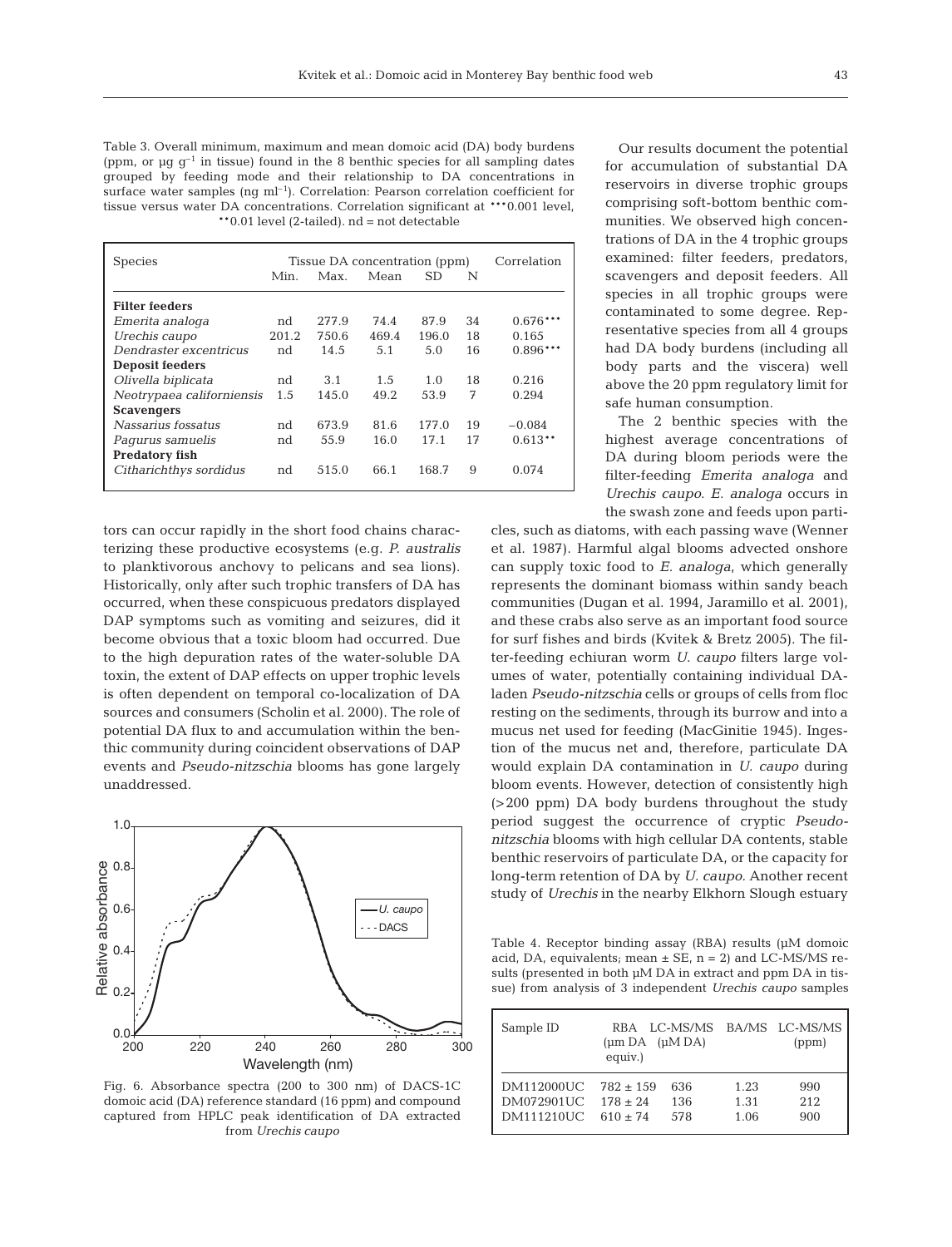suggests sediment is a major source of DA for *Urechis*, presumably when resuspended and captured by the worm's feeding net (Vigilant 2008). Retention of DA has been documented in the razor clam *Siliqua patula* in Washington state, USA, which can retain DA for periods of >1 yr (Wekell et al. 1994a). In the case of *U. caupo*, toxin retention could potentially curb predation on contaminated individuals; however, the mechanism and localization of DA accumulation in this species has not yet been investigated. It is likely that tissuespecific DA concentrations will be substantially higher than the whole-body burdens reported here. Interestingly, an important predator of *U. caupo* in the area, the leopard shark *Triakis semifasciata*, has been found to be resistant to DA, a condition hypothesized to reflect the presence of an endogenous ligand that competitively inhibits DA binding to glutamate receptors (Schaffer et al. 2006).

Benthic predators and scavengers also could be affected by the trophic transfer of phycotoxins derived from surface blooms, intercepted by benthic filter feeders and then passed on to these secondary consumers. Maximum DA concentrations detected in the predatory flat fish species *Citharichthys sordidus* support this assumption. *C. sordidus* likely forage upon organisms already enriched with DA, especially considering the possibility that DA intoxication may impair normal behavioral responses in prey and make them easier to catch (Lefebvre et al. 2001). The similarity between the average DA concentrations in *Nassarius fossatus* and the predatory species *C. sordidus*, as well as the 2 high DA concentrations detected in *N. fossatus* (673 and 407 ppm), suggest that opportunistic feeding on fresh DA-contaminated carcasses by scavengers such as *N. fossatus* can lead to substantial DA uptake within this trophic class. Alternatively, the high DA concentrations may indicate predatory behavior by *N. fossatus*. Other scavengers, such as *Pagurus samuelis*, which rely more upon organic detritus as a food source (and presumably a more diffuse source of DA), have lower DA concentrations.

Deposit-feeding species also rely on organic detritus as a food source, but typically foraging ranges tend to be more restricted, as compared with wider ranging scavengers. Consistent with these behavioral differences, the 2 species with the lowest DA concentrations (<20 ppm) were the filter/deposit-feeding sand dollar *Dendraster excentricus* and the deposit-feeding olive snail *Olivella biplicata*. The low DA burdens observed in *D. excentricus* were unexpected. This organism exhibits 2 distinct feeding modes: filter feeding by orienting the test vertically above the sediments or deposit feeding directly on and within the sediment. The low DA values detected, in spite of the lower DA recovery efficiencies, indicate either rapid depuration

of toxin or result from food selection behavior. Indeed, Timko (1975) found that pennate diatoms represented only 1 to 3% of the gut contents of *D. excentricus* sampled throughout a year. Perhaps the size and shape of *Pseudo-nitzschia* frustules make them difficult to transfer down the food grooves to the mouth or they are broken by the pedicellariae prior to ingestion, releasing DA into the water. The deposit-feeding *O. biplicata* contained the lowest concentration of DA, possibly due to its preference for foraminifera (Hickman & Lipps 1983).

In contrast, the third deposit feeder examined, the detritivore *Neotrypaea californiensis*, a burrowing shrimp, exhibited DA concentrations more similar to those found in the predatory flat fish *Citharichthys sordidus* during bloom periods. As *N. californiensis* is a burrow inhabitant, it might be obtaining DA from a source below the sediment surface. V. Welborn (pers. comm.) has suggested that flocculate buried within the sediment may harbor intact DA-containing *Pseudonitzschia* cells that could serve as a cryptic source for DA contamination in benthic deposit feeders.

#### **Pelagic benthic coupling of phycotoxin transfer**

Sinking rates of flocculating diatoms, including chain-forming *Nitzschia*-like species, can exceed 50 m  $d^{-1}$  in the water column (Alldredge & Gotschalk 1989). Phytoplankton aggregates, created during dense blooms when long chains of cells coalesce, provide a rain of living and non-living phytoplankton-enriched material to the benthos (De Philippis et al. 2005). It is therefore reasonable to hypothesize that *Pseudonitzschia* species-derived aggregates from overlying waters could provide mass delivery of DA to benthic communities. Three such events occurred in Monterey Bay during the present study, with cell concentrations of  $10^4$  and even  $10^6$  cells  $l^{-1}$  in surface waters and particulate DA concentrations exceeding 20  $\mu$ g l<sup>-1</sup> in the water column, providing the opportunity to document the aftermath of the planktonic event and evaluate the resulting DA contamination of the benthic food web. The first bloom was the most toxic, the second had very low levels of associated toxin and the third had variable but relatively modest levels of toxin (Fig. 2). Levels of DA are well known to fluctuate widely as a function of nutrient, light and other environmental variables. At our shallow, nearshore site, we observed diatom floc throughout the water column and on the seafloor. During the first, most toxic event, high concentrations of *P. australis* were found concentrated in oily surface slicks (S. Bargu pers. comm.). The observed diatom-composed aggregates, coupled with our results of temporally associated high DA concentra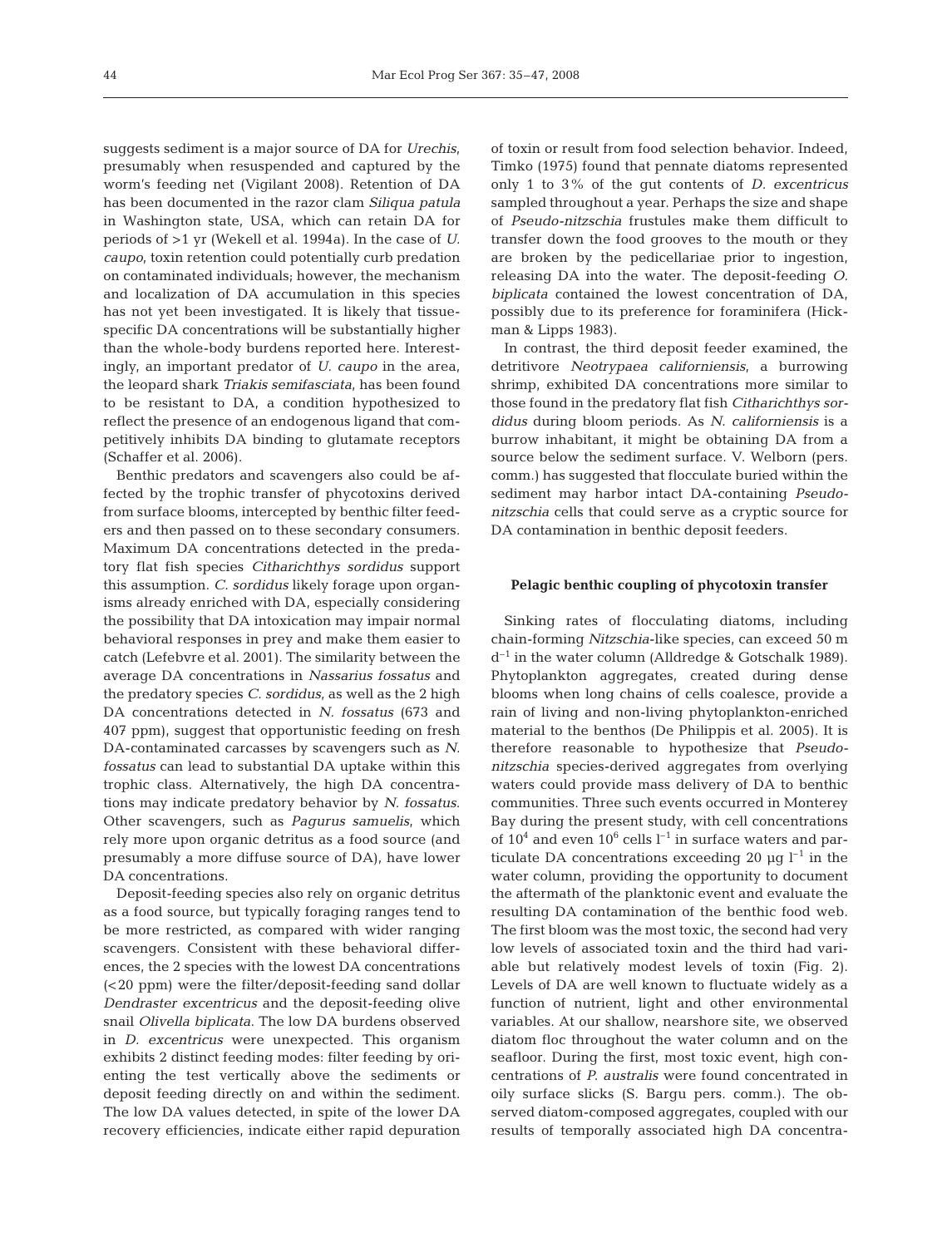tions in 4 benthic trophic feeding groups during the 2 major bloom events, provide compelling evidence for pelagic to benthic transfer for DA.

Previous studies of DA-contaminated invertebrates have focused on filter feeders, especially commercially relevant shellfish, and both benthic and pelagic crustaceans. The maximum DA concentrations for such invertebrates reported previously (<130 ppm, e.g. Langlois et al. 1993, Wekell et al. 1994a,b, Lund et al. 1997, Bargu et al. 2002, Ferdin et al. 2002), were considerably lower than those reported here (Tables 2 & 3). Five of the 8 species reported in the present study had maximum DA levels >140 ppm, with the highest concentration at 751 ppm (in *Urechis caupo*). In contrast to prior DA body burdens reported for invertebrates, the maximum values presented here are on the order of DA concentrations found in pelagic planktivorous finfish associated with sea lion mortalities along the central California coast during 1998 (Lefebvre et al. 1999, Scholin et al. 2000).

#### **CONCLUSIONS**

Our results indicate that a broad range of benthic invertebrates and bottom-feeding fish can, under certain bloom conditions, represent potent toxin sources for higher level marine predators. DA contamination of the benthos could act to magnify DA events both spatially and temporally, with the arrival of DA to the seafloor governed by sinking rates, bottom depth and currents. While the biophysical drivers controlling the geographic range, duration or frequency of DA-producing *Pseudo-nitzschia* blooms remain to be elucidated, the occurrence of such bloom events are likely to be manifested in the accumulation and transfer of DA through benthic food webs, along with the attendant risks of DAP to higher level consumers.

Observations of DA events within the benthic community will generally go unnoticed, and the potential contribution of benthic food webs is often overlooked, except for some commercially important bivalve fisheries (e.g. blue mussels, Bates et al. 1989, and razor clams, Wekell et al. 1994a). Along the Pacific coast, even if keystone predators such as shore birds (Wootton 1992) and sea otters (Estes & Palmisano 1974) display DAP symptoms, the vector species are often assumed to be pelagic. Incorporation of DA by the softbottom benthic community as demonstrated herein places these predators at greater risk, especially for endangered populations, such as the California sea otter. Moreover, the benthic community itself contains fish marketed commercially (i.e. sand-dabs and halibut), therefore placing human consumers at risk for ASP. Better ecosystem-wide monitoring, which includes relevant benthic species, is required, especially in these difficult-to-observe regions, if harmful algae bloom forecasting and warning systems are to be effective.

*Acknowledgements*. We thank C. Bretz, P. Iampietro and the rest of the Seafloor Mapping Lab (CSUMB) for sample collection and support; S. Cole, V. Welborn, S. Fire and the Silver Lab (UCSC) for *Pseudo-nitzschia* spp. identification and enumeration, laboratory assistance and support; Z. Wang for confirmatory LC-MS/MS analyses; K. King for receptor binding assays; J. Wekell for confirmatory HPLC analyses and the MLML community for lab space, support and technical assistance. Funding for this research was supported by NOAA's ECOHAB Program, grant # NA960P0476 awarded to R.G.K. and M.W.S.; NSF OCE-0138547 to G.J.S. provided additional support for HPLC analyses and stipend support to J.D.G.; J.D.G. gratefully acknowledges additional financial support from the Dr. Earl and Ethel Myers Oceanographic and Marine Biology Trust and a Packard Foundation grant. G.J.D. was supported through NOAA/ NOS operational funds.

*Disclaimer.* This publication does not constitute an endorsement of any commercial product or intend to be an opinion beyond scientific or other results obtained by the National Oceanic and Atmospheric Administration (NOAA). No reference shall be made to NOAA, or this publication furnished by NOAA, to any advertising or sales promotion which would indicate or imply that NOAA recommends or endorses any proprietary product mentioned herein, or which has as its purpose an interest to cause the advertised product to be used or purchased because of this publication.

#### LITERATURE CITED

- ► Alldredge AL, Gotschalk CC (1989) Direct observations of the mass flocculation of diatom blooms: characteristics, settling velocities, and formation of diatom aggregates. Deep-Sea Res 36:159–171
	- Altwein DM, Foster K, Doose G, Newton RT (1995) The detection and distribution of the marine neurotoxin domoic acid on the Pacific coast of the United States 1991–1993. J Shellfish Res 14:217–222
- ▶ Bargu S, Powell CL, Coale SL, Busman M, Doucette GJ, Silver MW (2002) Krill: a potential vector for domoic acid in marine food webs. Mar Ecol Prog Ser 237:209–216
	- Bates SS, Bird CJ, de Freitas ASW, Foxal R and others (1989) Pennate diatom *Nitzschia pungens* as the primary source of domoic acid, a toxin in shellfish from eastern Prince Edward Island, Canada. Can J Fish Aquat Sci 46: 1203–1215
- ▶ Blokpoel H, Boersma DC, Hughes RA, Tessier GD (1989) Field observations of the biology of common terns and elegant terns wintering in Peru. Colonial Waterbirds 12: 90–97
- ► Buck KR, Uttal-Cooke L, Pilskaln CH, Roelke DL and others (1992) Autecology of the diatom *Pseudonitzschia australis*, a domoic acid producer, from Monterey Bay, California. Mar Ecol Prog Ser 84:293–302
- ► De Philippis R, Faraloni C, Sill C, Vincenzini M (2005) Populations of exopolysaccharide-producing cyanobacteria and diatoms in the mucilaginous benthic aggregates of the Tyrrhenian Sea (Tuscan Archipelago). Sci Total Environ 353:360–368
	- Douglas DJ, Kenchington ER, Bird CJ, Pocklington R, Brad-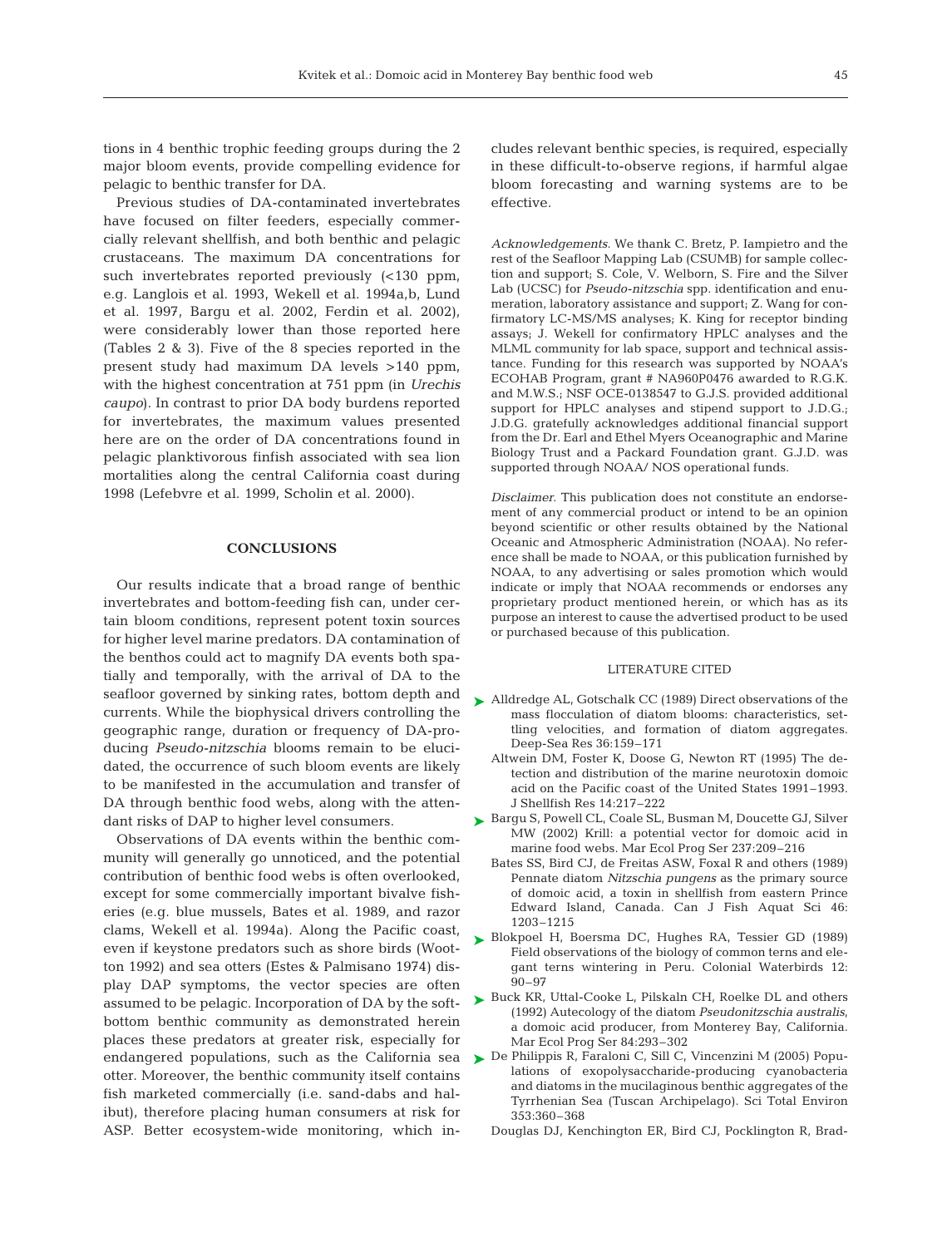ford B, Silvert W (1997) Accumulation of domoic acid by the sea scallop (*Placopecten magellanicus*) fed cultured cells of toxic *Pseudo-nitzschia multiseries.* Can J Fish Aquat Sci 54:907–913

- ► Dugan JE, Hubbard DM, Wenner AM (1994) Geographic variation in life history of the sand crab, *Emerita analoga* (Stimpson) on the California coast: relationships to environmental variables. J Exp Mar Biol Ecol 181:255–278
- $\blacktriangleright$  Estes JA, Palmisano JF (1974) Sea otters: their role in structuring shore communities. Science 185:1058–1060
- ► Ferdin ME, Kvitek RG, Bretz CK, Powell CL and others (2002) *Emerita analoga* (Stimpson) — possible new indicator species for the phycotoxin domoic acid in California coastal waters. Toxicon 40:1259–1265
- Fritz L, Quilliam MA, Wright JLC, Beal AM, Work TM (1992) ➤ An outbreak of domoic acid poisoning attributed to the pennate diatom *Pseudo-nitzschia australis.* J Phycol 28: 439–442
- Garrison DL, Conrad SM, Eilers P, Waldron EM (1992) Confir-➤ mation of domoic acid production by *Pseudo-nitzschia australis* (Bacillariophyceae) cultures. J Phycol 28: 604–607
	- Hallegraeff GM (1993) A review of harmful algal blooms and their apparent global increase. Phycologia 32:79–99
- Hatfield CL, Wekell JC, Gauglitz EJ Jr, Barnett HJ (1994) Salt ➤ clean-up procedure for the determination of domoic acid by HPLC. Nat Toxins 2:206–211
	- Hickman CS, Lipps JH (1983) Foraminiferivory: selective ingestion of foraminifera and test alterations produced by the neogastropod *Olivella.* J Foraminiferal Res 13:108–114
- Jaramillo E, Contreras H, Duarte C, Quijon P (2001) Relation-➤ ships between community structure of the intertidal macroinfauna and sandy beach characteristics along the Chilean coast. PSZN I: Mar Ecol 22:323–342
- Kvitek RG, Bretz CK (2005) Shorebird foraging behavior, diet, ➤ and abundance vary with harmful algal bloom toxin concentrations in invertebrate prey. Mar Ecol Prog Ser 293: 303–309
	- Kvitek RG, Oliver JS (1988) Sea otter foraging habits and effects on prey populations and communities in soft-bottom environments. In: Van Blaricom GR, Estes JA (eds) The community ecology of sea otters. Springer-Verlag, New York, p 22–47
	- Landsberg J, Van Dolah FM, Doucette GJ (2005) Marine and estuarine harmful algal blooms: impacts on human and animal health. In: Belkin S, Colwell RR (eds) Oceans and health: pathogens in the marine environment. Springer, New York, p 165–215
	- Langlois GW, Kizer KW, Hansgen KH, Howell R, Loscutoff SM (1993) A note on domoic acid in California coastal molluscs and crabs. J Shellfish Res 12:467–468
- ► Lefebvre KA, Powell CL, Busman M, Doucette GJ and others (1999) Detection of domoic acid in northern anchovies and California sea lions associated with an unusual mortality event. Nat Toxins 7:85–92
- ► Lefebvre KA, Dovel SL, Silver MW (2001) Tissue distribution and neurotoxic effects of domoic acid in a prominent vector species, the northern anchovy *Engraulis mordax.* Mar Biol 138:693–700
- ► Lefebvre KA, Bargu S, Kieckhefer T, Silver MW (2002) From sanddabs to blue whales: the pervasiveness of domoic acid. Toxicon 40:971–977
	- Lund JK, Barnett HJ, Hatfield CL, Gauglitz EJ Jr, Wekell JC, Rasco B (1997) Domoic acid uptake and depuration in Dungeness crab (*Cancer magister* Dana 1852). J Shellfish Res 16:225–231
- ▶ MacGinitie GE (1945) The size of the mesh openings in

mucous feeding nets of marine animals. Biol Bull 88: 107–111

- Martin JL, Haya K, Wildish DJ (1993) Distribution and domoic acid content of *Nitzschia pseudodelicatissima* in the Bay of Fundy. In: Smayda TJ, Shimizu Y (eds) Toxic phytoplankton blooms in the sea. Elsevier Science, Amsterdam, p 613–618
- ► Miller PE, Scholin CA (1996) Identification of cultured *Pseudo-nitzschia* (Bacillariophyceae) using speciesspecific LSU rRNA-targeted fluorescent probes. J Phycol 32:646–655
- ► Miller PE, Scholin CA (1998) Identification and enumeration of cultured *Pseudo-nitzschia* using species-specific LSU rRNA-targeted fluorescent probes and filter based whole cell hybridization. J Phycol 34:371–382
- ► Perl TM, Bédard L, Kosatsky T, Hockin JC, Todd EC, Remis RS (1990) An outbreak of toxic encephalopathy caused by eating mussels contaminated with domoic acid. N Engl J Med 322:1775–1780
- ► Pocklington R, Milley JE, Bates SS, Bird CJ, de Freitas ASW, Quilliam MA (1990) Trace determination of domoic acid in seawater and phytoplankton by high-performance liquid chromatography of the fluorenylmethoxycarbonyl (FMOC) derivative. Int J Environ Anal Chem 38:351–368
- ► Powell CL, Ferdin ME, Busman M, Kvitek RG, Doucette GJ (2002) Development of a protocol for determination of domoic acid in the sand crab (*Emerita analoga*): a possible new indicator species. Toxicon 40:485–492
	- Quilliam MA (1996) Liquid chromatography–mass spectrometry of seafood toxins. J Chromatogr Library 59:415–444
- ▶ Quilliam MA, Wright JLC (1989) The amnesic shellfish poisoning mystery. Anal Chem 61:1053–1060
	- Quilliam MA, Xie M, Harastaff WR (1995) A rapid extraction and clean-up procedure for the liquid chromatographic determination of domoic acid in unsalted seafood. AOAC Int J 78:543–554
	- Ricketts EF, Calvin J, Hedgpeth JW (1985) Between pacific tides, 5th edn. Stanford University Press, Stanford, CA
	- Riedman ML, Estes JA (1990) The sea otter (*Enhydra lutris)*: behavior, ecology, and natural history. Biol Rep US Fish Wildl Serv 90:41–45
- ► Schaffer P, Reeves C, Casper DR, Davis CR (2006) Absence of neurotoxic effects in leopard sharks, *Triakis semifasciata*, following domoic acid exposure. Toxicon 47:747–752
- ► Scholin CA, Gulland F, Doucette GJ, Benson S and others (2000) Mortality of sea lions along the central California coast linked to a toxic diatom bloom. Nature 403:80–84
- ► Shumway SE, Allen SM, Boersma PD (2003) Marine birds and harmful algal blooms: sporadic victims or under-reported events? Harmful Algae 2:1–17
	- Smayda TS (1989) Primary production and the global epidemic of phytoplankton blooms in the sea: a linkage? In: Cosper EM, Briceli VM, Carpenter EJ (eds) Novel phytoplankton blooms: causes and impacts of recurrent brown tides and other unusual blooms. Springer, New York, p 449–483
	- Smayda T (1992) Global epidemic of noxious phytoplankton blooms and food chain consequences in large ecosystems. In: Alexander Sherman KLM, Gold BD (eds) Food chains, yields, models, and management of large ecosystems. Westview Press, Boulder, CO, p 275–307
	- Timko PL (1975) High density aggregation in *Dendraster excentricus* (Escholtz): analysis of strategies and benefits concerning growth, age structure, feeding, hydrodynamics and reproduction. PhD dissertation, University of California, Los Angeles
	- Van Dolah FM, Leighfield TA, Haynes BL, Hampson DR,